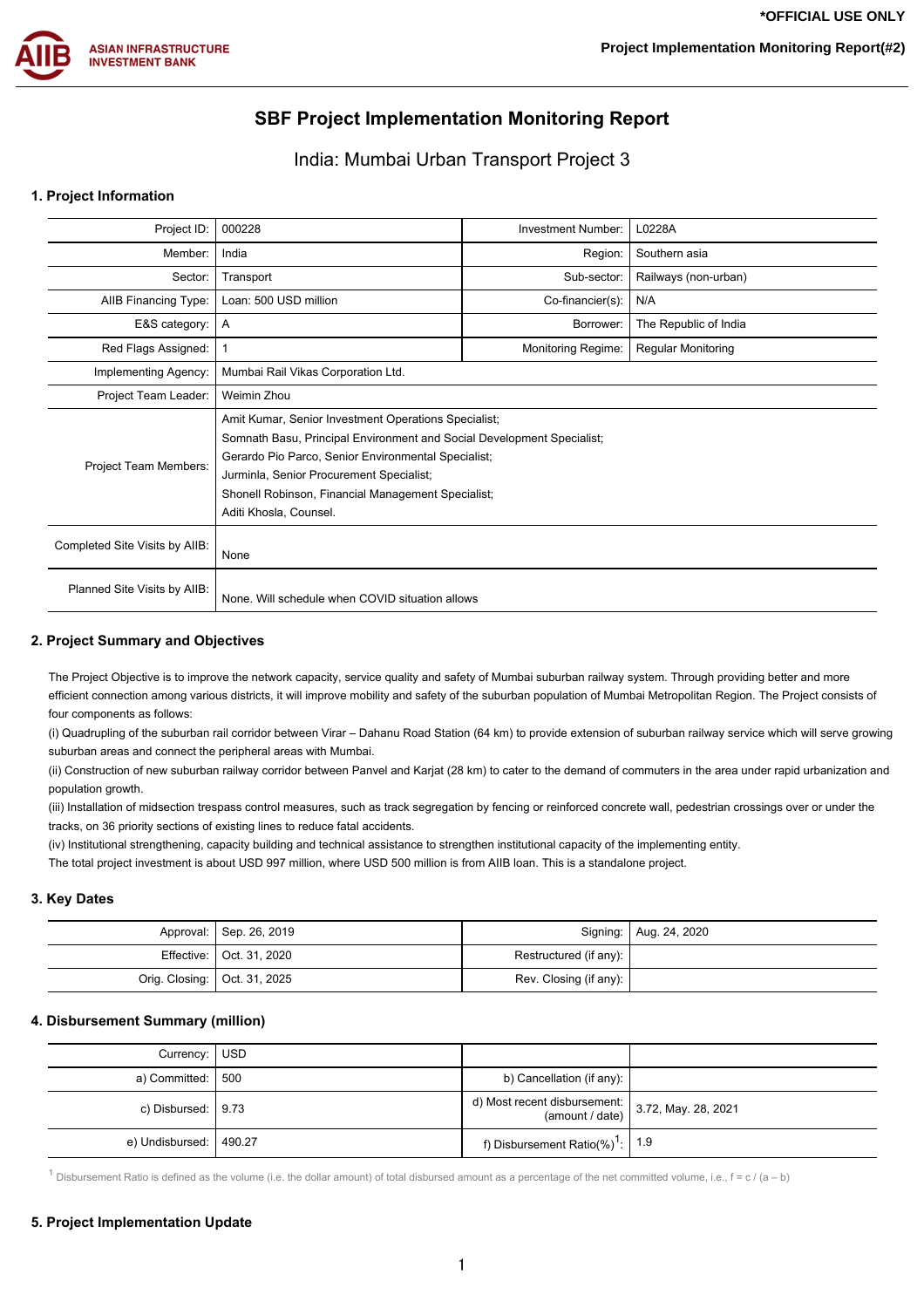# **Project Implementation Monitoring Report(#2)**

**ASIAN INFRASTRUCTURE INVESTMENT BANK** 

> In general, the project is on track with the planned project implementation, but with delays due to the COVID situation. In the past six months the implementation was further delayed due to the severe second wave from April - June 2021 in Mumbai. Procurement of this project has been performing smoothly following the procurement plan. There are total 56 contracts in the procurement plan. 27 contracts have been awarded, including 8 large civil works contracts with total contract values of USD 277 million. There has been substantial physical progress in the civil works of Component 3 - Mid-section Trespass control. However, the physical progress on the civil works of Component 1 and Component 2 has been limited due to the COVID situation. 19 contracts of consulting services have been awarded including the hiring of the General Consultant (GC), and GC is on board working with the Project Implementing Agency closely. The second disbursement of USD 3.7 million was withdrawn in May 2021. It is planned in 2021, with the ease of the COVID situation, the physical progress will be expedited and USD 35 million plans to be disbursed in 2021.

> With the commencement of large civil works contracts soon in Component 1&2, some key actions from Environmental aspects need to be implemented very quickly. These issues include revision of the Dam safety report and the mangrove compensatory plan. MRVC is actively working on them and will submit the revised reports in the next quarter.

> Regarding land acquisition, 77% of land acquisition was completed from government land transfer and direct purchase of private land. The remaining private lands (around 60 Ha) plan to be acquired through compulsory land acquisition based on Railway Act 2008. The notifications were published in the Gazette of India and newspapers in March 2021. It is expect the compulsory land acquisition process will last for about at least six months. The proposals of land acquisition of forest land (around 10 Ha) were submitted to the government office for approval in March 2021. It is confirmed from MRVC that the on-going land acquisition process will not delay the construction in the next 6 months, since contractors have enough available lands to work on based on the implementation plan.

| <b>Components</b>                                                                                             | <b>Physical Progress</b>                                                                                                                                      | <b>Environmental &amp;</b><br><b>Social</b><br>Compliance | <b>Procureme</b><br>nt |
|---------------------------------------------------------------------------------------------------------------|---------------------------------------------------------------------------------------------------------------------------------------------------------------|-----------------------------------------------------------|------------------------|
| Component 1: Quadrupling of Virar-Dhanu Road<br>Corridor [USD 511 million]                                    | 2 civil works contracts were awarded, but with limited physical<br>progress due to COVID situation                                                            | No issue                                                  | No issue               |
| Component 2: New Suburban Railway Corridor<br>between Panvel and Karjat [USD 397 million]                     | 2 civil works contracts were awarded, but with limited physical<br>progress due to COVID situation.                                                           | No issues                                                 | No issue               |
| Component 3: Midsection Trespass Control [USD]<br>79 million]                                                 | 4 contracts were awarded. All of them are under implementation.<br>53% of the boundary walls have been contracted, and 6 Fly-over<br>bridges have been built. | No issues                                                 | No issue               |
| Component 4: Institutional Strengthening,<br>Capacity Building and Technical Assistance [USD<br>8.75 million] | 19 contracts have been awarded and are under implementation.                                                                                                  | N/A                                                       | No issue               |

#### Financial Management:

Currently FM system preforms well. The first un-audited financial report was submitted on time in Feb 2021. The second un-audited financial report was submitted in May 2021. These reports are complete and acceptable to the Bank. There are no significant concerns noted.

#### **6. Status of the Grievance Redress Mechanism (GRM)**

A two-tier project level GRM has been established by MRVC. A government decree has been issued to define the detailed constitution and functionality of the GRM. Further, a separate GRM is being established for the workers to address workplace concerns, working conditions, occupational health and safety, code of conduct for workers (Gender-Based Violence in the workplace). The client has been maintaining a comprehensive GRM logging table, and keeps tracking all the GRMs and responses. Till the end of March 2021, the number of total grievances received by the GRM is 167 cases, and all of them have been successfully resolved.

#### **7. Results Monitoring**

Since the project was declared effectiveness at the end of October 2020, the physical progress is limited.

Baseline Year: Sep. 1, 2019 End Target Year: Oct. 31, 2025

#### Project Objective Indicators #1

Average daily ridership - Virar-Dahanu Road Station (number of passengers)

| Year          | Target | Actual                   | Others, if any |
|---------------|--------|--------------------------|----------------|
| Dec. 31, 2019 | N/A    | 95100                    | Baseline       |
| Dec. 31, 2020 | N/A    | N/A                      |                |
| Dec. 31, 2021 | N/A    | To be completed when due |                |
| Dec. 31, 2022 | N/A    | To be completed when due |                |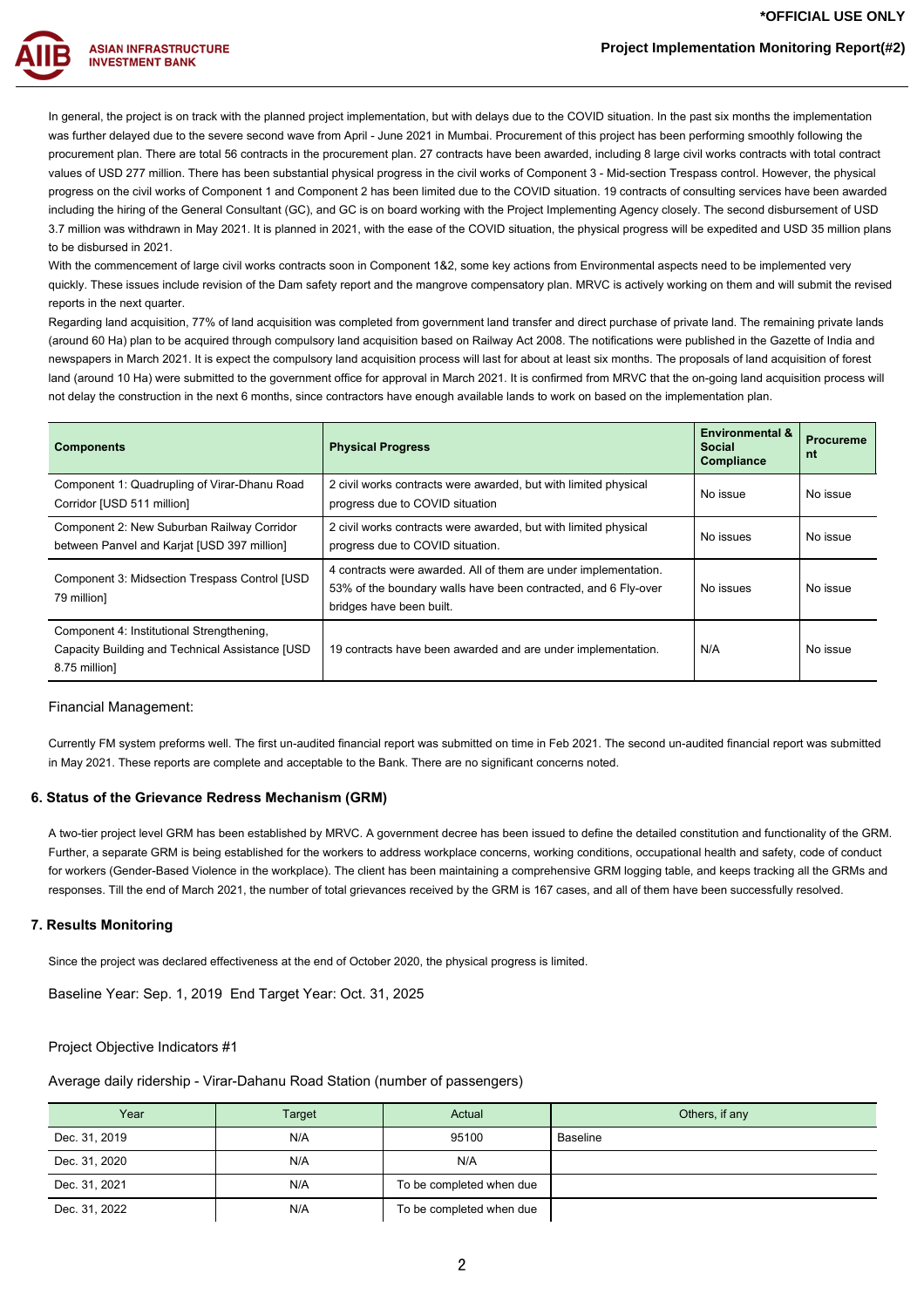**\*OFFICIAL USE ONLY**



| Dec. 31, 2023 | N/A    | To be completed when due |            |
|---------------|--------|--------------------------|------------|
| Dec. 31, 2024 | N/A    | To be completed when due |            |
| Oct. 31, 2025 | 467000 | To be completed when due | End Target |

## Project Objective Indicators #2

Average daily ridership - Panvel-Karjat Station (number of passengers)

| Year          | Target | Actual                   | Others, if any |
|---------------|--------|--------------------------|----------------|
| Dec. 31, 2019 | N/A    | 0                        | Baseline       |
| Dec. 31, 2020 | N/A    | N/A                      |                |
| Dec. 31, 2021 | N/A    | To be completed when due |                |
| Dec. 31, 2022 | N/A    | To be completed when due |                |
| Dec. 31, 2023 | N/A    | To be completed when due |                |
| Dec. 31, 2024 | N/A    | To be completed when due |                |
| Oct. 31, 2025 | 238000 | To be completed when due | End Target     |

## Project Objective Indicators #3

# Reduced Journey Time - Virar-Dahanu Road Station (minutes)

| Year          | Target | Actual                   | Others, if any  |
|---------------|--------|--------------------------|-----------------|
| Dec. 31, 2019 | N/A    | 80                       | <b>Baseline</b> |
| Dec. 31, 2020 | N/A    | N/A                      |                 |
| Dec. 31, 2021 | N/A    | To be completed when due |                 |
| Dec. 31, 2022 | N/A    | To be completed when due |                 |
| Dec. 31, 2023 | N/A    | To be completed when due |                 |
| Dec. 31, 2024 | N/A    | To be completed when due |                 |
| Oct. 31, 2025 | 76     | To be completed when due | End Target      |

## Project Objective Indicators #4

# Reduced Journey Time - CSTM-Karjat Station(minutes)

| Year          | Target | Actual                   | Others, if any |
|---------------|--------|--------------------------|----------------|
| Dec. 31, 2019 | N/A    | 139                      | Baseline       |
| Dec. 31, 2020 | N/A    | N/A                      |                |
| Dec. 31, 2021 | N/A    | To be completed when due |                |
| Dec. 31, 2022 | N/A    | To be completed when due |                |
| Dec. 31, 2023 | N/A    | To be completed when due |                |
| Dec. 31, 2024 | N/A    | To be completed when due |                |
| Oct. 31, 2025 | 110    | To be completed when due | End Target     |

## Project Objective Indicators #5

# Reduction in accidents caused by trespassing in selected locations (percentage)

| Year          | Target | Actual | Others, if any |
|---------------|--------|--------|----------------|
| Dec. 31, 2019 | N/A    |        | Baseline       |
| Dec. 31, 2020 | N/A    | N/A    |                |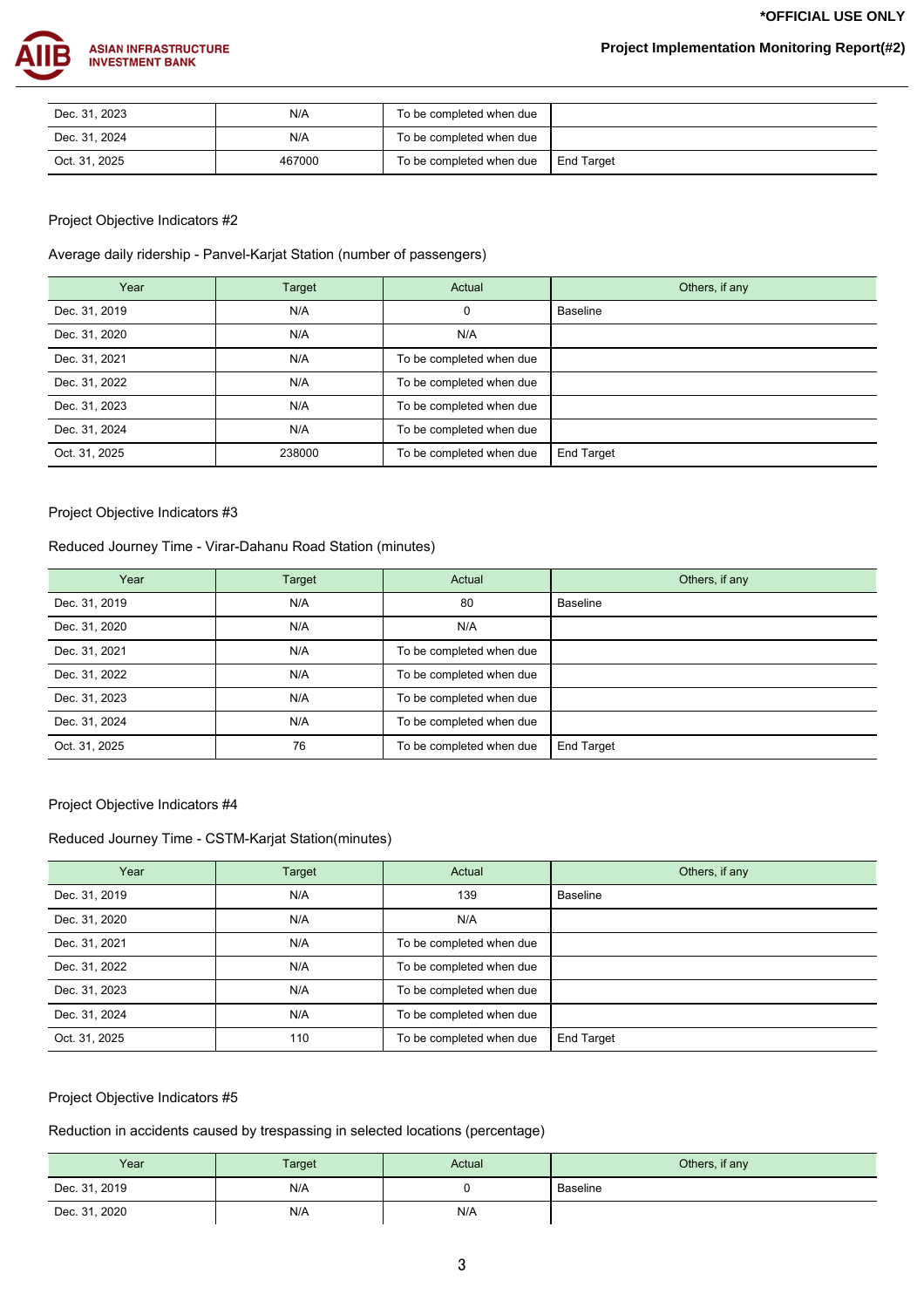**\*OFFICIAL USE ONLY**



| Dec. 31, 2021 | N/A | To be completed when due |                   |
|---------------|-----|--------------------------|-------------------|
| Dec. 31, 2022 | N/A | To be completed when due |                   |
| Dec. 31, 2023 | N/A | To be completed when due |                   |
| Dec. 31, 2024 | 70  | To be completed when due | <b>End Target</b> |

### Project Objective Indicators #6

Percentage of female passengers neutral toward, satisfied or very satisfied with station facilities and services (percentage)

| Year          | Target | Actual                   | Others, if any  |
|---------------|--------|--------------------------|-----------------|
| Dec. 31, 2019 | N/A    | 54.8                     | <b>Baseline</b> |
| Dec. 31, 2020 | N/A    | N/A                      |                 |
| Dec. 31, 2021 | N/A    | To be completed when due |                 |
| Dec. 31, 2022 | N/A    | To be completed when due |                 |
| Dec. 31, 2023 | N/A    | To be completed when due |                 |
| Dec. 31, 2024 | N/A    | To be completed when due |                 |
| Oct. 31, 2025 | 80     | To be completed when due | End Target      |

#### Intermediate Result Indicators #1

## Construction of Quadrupling of Virar-Dahanu Road Station (percentage)

| Year          | Target | Actual                   | Others, if any    |
|---------------|--------|--------------------------|-------------------|
| Dec. 31, 2019 | N/A    |                          | <b>Baseline</b>   |
| Dec. 31, 2020 | 5      |                          |                   |
| Dec. 31, 2021 | 20     | To be completed when due |                   |
| Dec. 31, 2022 | 45     | To be completed when due |                   |
| Dec. 31, 2023 | 70     | To be completed when due |                   |
| Dec. 31, 2024 | 100    | To be completed when due | <b>End Target</b> |

Intermediate Result Indicators #2

# Construction of Panvel-Karjat station corridor (percentage)

| Year          | <b>Target</b> | Actual                   | Others, if any    |
|---------------|---------------|--------------------------|-------------------|
| Dec. 31, 2019 | N/A           |                          | Baseline          |
| Dec. 31, 2020 | 5             |                          |                   |
| Dec. 31, 2021 | 20            | To be completed when due |                   |
| Dec. 31, 2022 | 45            | To be completed when due |                   |
| Dec. 31, 2023 | 70            | To be completed when due |                   |
| Dec. 31, 2024 | 100           | To be completed when due | <b>End Target</b> |

### Intermediate Result Indicators #3

## Construction of trespass control measures (number)

| Year          | Target | Actual | Others, if any |
|---------------|--------|--------|----------------|
| Dec. 31, 2019 | N/A    |        | Baseline       |
| Dec. 31, 2020 |        |        |                |